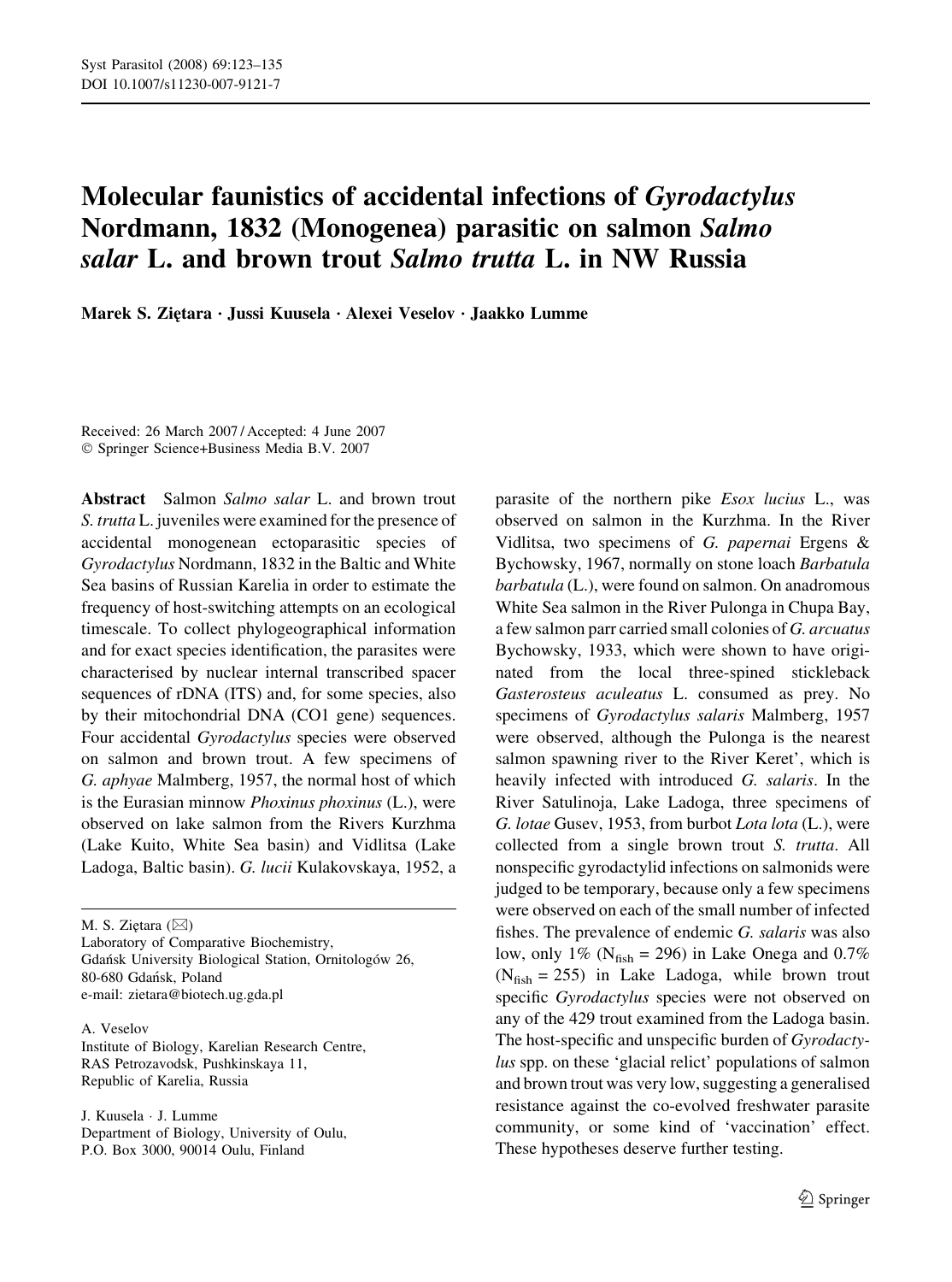## Introduction

The salmon Salmo salar L. pathogen Gyrodactylus salaris Malmberg, 1957 is endemic in the Baltic Basin and pathogenic to salmon stocks outside of this area, especially along the Atlantic coast of Norway and on the White Sea. Reports of G. salaris in the literature extend to Portugal, but, so far, all observations of G. salaris in fish farms west from Denmark have proved to be misidentifications when tested by molecular means (Bakke et al., [2007\)](#page-11-0). For example, G. teuchis Lautraite, Blanc, Thiery, Daniel & Vigneulle, 1999 was described as a new species only after molecular identification (Cunningham et al., [2001\)](#page-11-0). In the important salmon spawning River Keret', on the White Sea in Russian Karelia, there was a serious epidemic among juvenile salmon caused by G. salaris (see Kudersky et al., [2003](#page-11-0)), the origin of which was confirmed by mitochondrial DNA to be in Lake Onega (Meinilä et al., [2004](#page-11-0)). G. salaris was also observed during 2001 in the landlocked salmon population in the River Pista, Lake Kuito, but a single sample collected in July was not enough to conclude whether the infection was pathogenic or benign (Meinilä et al., [2004\)](#page-11-0). This infection was subsequently found to be permanent and possibly non-pathogenic, despite being intro-duced (Ziętara et al., [2006](#page-12-0)).

Therefore, it became obvious that more effort to monitor salmonid populations in Russian Karelia and the Kola Peninsula is needed. Not only was it necessary to test the hypothesis concerning the endemism of G. salaris in Lake Onega (Meinilä et al., [2004\)](#page-11-0), but it is interesting to consider how frequently other freshwater species of Gyrodactylus Nordmann, 1832 may infect salmonids, and with what consequence. Host-switching was considered as the evolutionary explanation of the high species richness of Gyrodactylus (see Zietara & Lumme, [2002\)](#page-11-0).

The screening of *Gyrodactylus* species is challenging, knowing that this is a very species-rich genus. There are more than 409 formally described species (Harris et al., [2004](#page-11-0)), which is estimated to be only 2% of their true number (Bakke et al., [2002](#page-11-0)). Furthermore, the traditional species diagnostics based on the morphometrics of the haptor and, implicitly, on the host fish species, leads to many ambiguities and fails to reveal the real species richness. The recent results on gyrodactylids of North Sea gobies show that the number of species can be multiplied if molecular methods are utilised (Huyse & Volckaert, [2002;](#page-11-0) Huyse et al., [2004\)](#page-11-0). Therefore, all parasite specimens collected from salmonids in the present study were checked using DNA sequencing.

Several Gyrodactylus species have been reported on Atlantic salmon as non-pathogenic transient infections (Harris et al., [2004](#page-11-0); see also the Gyrodactylus database GyroDB at [http://www.gyrodb.net/index.php.](http://www.gyrodb.net/index.php) Seven of the 10 parasite species reported as being temporary on salmon already have their ITS rDNA region sequences deposited in GenBank. The sequences were determined from Gyrodactylus specimens collected from their primary hosts. The same is also true for parasites from brown trout Salmo trutta L. ITS sequences are available for five of the eight reported species. So far, two new species of parasites specific to salmonids have been found and confirmed only after molecular methods were utilised: G. teuchis (see Cunningham et al., [2001\)](#page-11-0) and G. derjavinoides Malmberg, Collins, Cunningham & Jalali, [2007](#page-11-0) [previously misidentified as G. derjavini Mikailov, 1975] (see Malmberg et al., [2007](#page-11-0)). Consequently, every Gyrodactylus species infection on salmonids, whether in farmed or wild fishes, warrants a molecular identification.

The present paper summarises the 'bycatch' results of expeditions conducted in 1999–2006 in relation to landlocked salmon and brown trout populations in Karelia, the Lakes Onega and Ladoga on the Baltic Basin and Lake Kuito (White Sea basin), plus anadromous salmon from the White Sea coast of Russia.

#### Materials and methods

Fish were caught in spawning and nursery rapids by electrofishing. Salmonids were always collected in a separate bucket, with bycatch fish species in another. When possible, the *Gyrodactylus* parasites on salmonids were inspected at the fishing site with a binocular stereomicroscope after the fish had been anaesthetised in a 0.005% solution of benzocain (ethyl p-aminobenzoate) in local water, which was freshly prepared from a stock solution of 10% benzocain in absolute ethanol. Infected fish were then killed by destroying their brain with a needle and stored directly in 96% ethanol. However, during most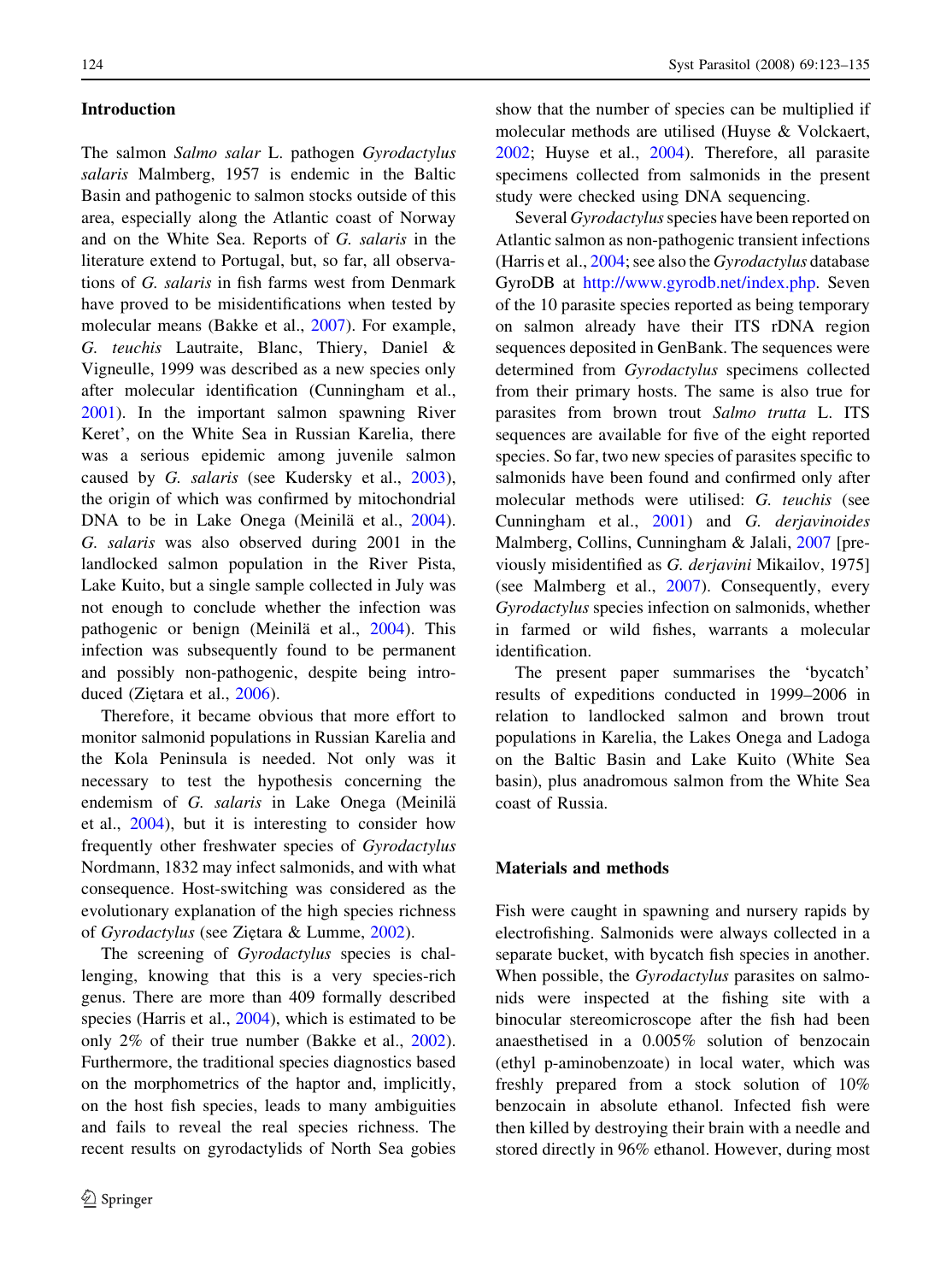expeditions immediate inspection of the parasites was not possible, and so clipped fins, and later whole fishes, were stored directly in 96% ethanol and subsequently inspected in the laboratory. In this paper, only the results of those fish completely examined during 2004–2006 are presented. Previously, about 1,700 pairs of pectoral fins from White Sea and Barents Sea salmon had been examined along the coasts, without finding a single Gyrodactylus other than those in the River Keret'. However, the examination of pectoral and dorsal fins only is not adequate for a very low density of parasites.

For morphological identification, the haptors of the parasites were dissected, digested slightly by proteinase K and preserved in Malmberg's fixative on microscope slides (Malmberg, [1970\)](#page-11-0). The rest of the body was used for molecular analysis.

Localities and accession numbers of the DNA sequences for all of the taxa presented in this paper are listed in Table [1.](#page-3-0)

# Molecular species recognition and analysis of the ITS

For all PCR procedures, single ethanol-preserved worms without haptors were digested in 10 µl of solution containing  $1 \times$  Dynazyme PCR-buffer, 0.5% Tween 20, 0.5% Igepal and 0.6 µg of Proteinase K. The worms were spun to the bottom of  $200 \mu l$ Eppendorf vials and incubated at  $65^{\circ}$ C for 25 min, and then denatured at  $94^{\circ}$ C for 10 minutes. Enzymatic digestion was ended at  $4^{\circ}$ C.

The whole of ITS1 and ITS2 (internal transcribed spacer) regions of the nuclear ribosomal DNA (Ziętara et al., [2000\)](#page-12-0) was amplified by primers  $ITSIF$ 5'-GTT TCC GTA GGT GAA CCT and ITS2R 5'-GGT AAT CAC GCT TGA ATC and sequenced as described previously (Zietara  $&$  Lumme, [2002\)](#page-11-0).

#### Mitochondrial cytochrome oxidase 1 (CO1)

The partial mitochondrial CO1 gene was processed as in Ziętara et al. [\(2006\)](#page-12-0). FCox6 (5'-TTG GAT CAT AAG CGC ATY GGT AT-3') and 16SR (5'-CAT TTA ATC ATG ATG CAA AAG G-3') primers were used to amplify 1598 bp fragment of mitochondrial DNA of G. lucii Kulakovskaya, 1952. Three internal primers LA1 (5'-TAA TAG GGG GGT TTG GTA A-3'), FCox7 (5'-TTT TCA ATA GGT ATG GAC GT-3') and RCox6 (5'-AAA TGC TGG AAT AAC ACT GG-3') were used for sequencing.

For the G. arcuatus Bychowsky, 1933 mitochondrial CO1 marker, the PCR primers were: GarcL (5'-TAT TAT TAC CTT CAA TGG TGT TAG-3') and GarcH (5'-CAT AAT GAA AAT GTG CTA CCA CAA-3'), producing a segment of 777 base pairs. Three internal primers were designed for sequencing: FCox1 (5'-TGT TAG TGA TAC CCC CAT AG-3'), RCox1 (5'-TTG CTT AAC TTT GAT CTT CT-3') and RCox3 (5'-ATA AAC CTCA GGA TGT CCA A-3').

#### GenBank comparisons

The DNA sequences were compared with sequences already in GenBank by a BLAST search, and with several new sequences, obtained from geographically distant localities for G. arcuatus and G. lucii. The new ITS sequences are given in Table [1](#page-3-0). Sequences from GenBank are as follows: ITS – G. alexgusevi Ziętara & Lumme, [2003](#page-12-0) (AY061979), G. aphyae Malmberg, 1957 (AF484527, AF484528, Ziętara & Lumme, [2002](#page-11-0)), G. branchicus Malmberg, 1964  $(AY061977, Zi$ ętara & Lumme,  $2003$ ), G. lotae Gusev, 1953 (AJ407884, Matějusová et al., [2001;](#page-11-0) AY061978, Ziętara & Lumme, [2003](#page-12-0)), G. lucii (AF484539, Ziętara & Lumme, [2002](#page-11-0)), G. papernai Ergens & Bychowsky, 1967 (AJ407877 + AJ407925, Matějusová et al., [2001,](#page-11-0) Přikrylová et al., [2007](#page-11-0), G. pseudonemachili Ergens & Bychowsky, 1967 (AJ567674, Mate $\ddot{\text{u}}$ usová et al., [2003](#page-11-0), Přikrylová et al., [2007\)](#page-11-0), G. papernai (AF484533, published as G. jiroveci by Ziętara  $\&$ Lumme, [2002;](#page-11-0) the name is changed here following Přikrylová et al., [2007\)](#page-11-0), G. jiroveci (AM502860, Přikrylová et al., [2007](#page-11-0)), G. gasterostei Gläser, 1974 (AJ001841, Cable et al., [1999;](#page-11-0) AF328867, Ziętara et al., [2002\)](#page-11-0), and CO1 – G. salaris (DQ517533, Ziętara et al., [2006\)](#page-12-0).

The sequence alignments were made by ClustalW, and the gaps in ITS alignments were hand-edited to be most parsimonious. The phylogenetic trees were constructed by the Neighbor Joining method based on Kimura's two-parameter distances, as implemented in MEGA3.1 program package (Kumar et al., [2004](#page-11-0)).

## Results

Because of the exploratory nature of this study, we will present here the faunistic results and taxonomic observations based on molecular analysis of each parasite, combined with a comparison with other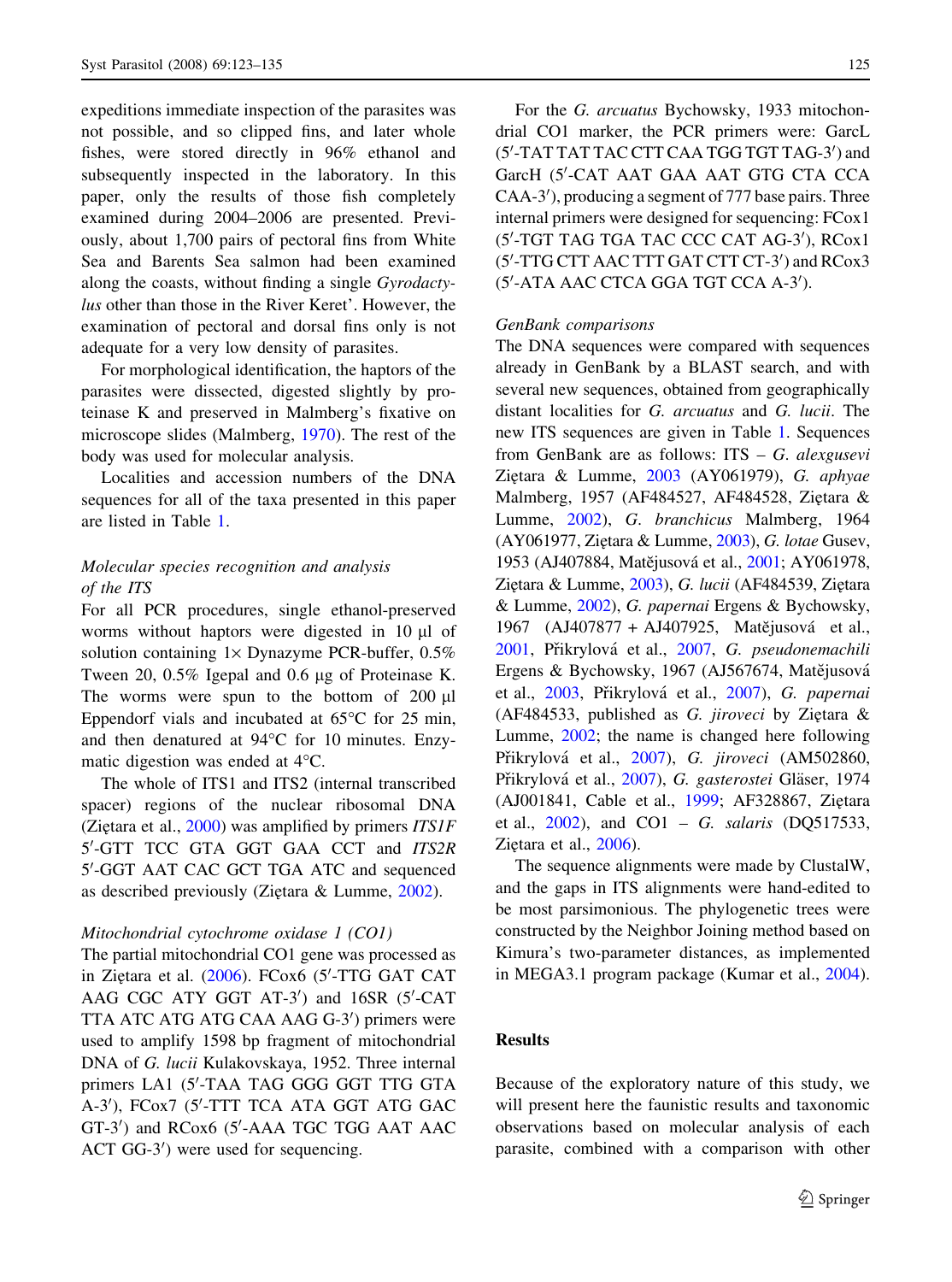<span id="page-3-0"></span>

| Gyrodactylus species         | Host                         | Table 1 Localities and accession numbers of the DNA sequences of Gyrodactylus species presented in this paper<br>Locality | Collection date | ITS ac. No.      | Σó.              | CO1 ac. No.              | Σó           |
|------------------------------|------------------------------|---------------------------------------------------------------------------------------------------------------------------|-----------------|------------------|------------------|--------------------------|--------------|
|                              |                              |                                                                                                                           |                 |                  |                  |                          |              |
| G. aphyae Malmberg, 1957     | Phoxinus phoxinus (L.)       | R. Oulankajoki, Oulanka, Fi<br>66°21'N, 29°19'E                                                                           | May 2000        | EF446716         |                  | $\overline{1}$           |              |
|                              |                              |                                                                                                                           |                 |                  |                  |                          |              |
|                              |                              | R. Salnica, Kola Peninsula, Ru                                                                                            | Jul 2000        | EF446717         |                  |                          |              |
|                              |                              | 66°21'N, 35°43'E                                                                                                          |                 |                  |                  |                          |              |
|                              |                              | Bothnian Bay, Oulu, Fi                                                                                                    | Jul 2000        | EF446718         |                  | $\overline{1}$           | $\mathbf{I}$ |
|                              |                              | 65°02'N, 25°24'E                                                                                                          |                 |                  |                  |                          |              |
|                              |                              | R. Bolshie Kozli, Ru                                                                                                      | Jun 2003        | EF446719         | $\mathrel{\sim}$ | $\overline{1}$           | $\mathsf{I}$ |
|                              |                              | 65°34'N, 39°56'E                                                                                                          |                 |                  |                  |                          |              |
|                              |                              | Bothnian Bay, Lumijoki, Fi                                                                                                | May 2005        | Same as AF484527 |                  | $\mathbf{I}$             | 1            |
|                              |                              | 64°55'N, 25°05'E                                                                                                          |                 |                  |                  |                          |              |
|                              |                              | R. Vidlitsa, Ru                                                                                                           | Jul 2006        | EF446720         |                  |                          | T            |
|                              |                              | 60°76'N, 32°30'E                                                                                                          |                 | EF446721         |                  |                          |              |
|                              | Salmo salar L.               | R. Kurzhma, Ru                                                                                                            | Jul 2005        | EF446722         |                  |                          |              |
|                              |                              | 65°12'N, 30°09'E                                                                                                          |                 |                  |                  |                          |              |
|                              |                              | R. Vidlitsa, Ru                                                                                                           | Jul 2006        | EF446723         |                  | $\overline{\phantom{a}}$ | $\mathsf{l}$ |
|                              |                              | 60°76'N, 32°30'E                                                                                                          |                 |                  |                  |                          |              |
| G. arcuatus Bychowsky, 1933  | aculeatus L.<br>Gasterosteus | Bothnian Bay, Lumijoki, Fi                                                                                                | Aug 2004        | Same as AF328865 |                  | DQ078701-                | 34           |
|                              |                              | 64°55'N, 25°05'E                                                                                                          |                 |                  |                  | DQ078719                 |              |
|                              |                              | R. Pulonga, Ru                                                                                                            | Jul 2005        |                  |                  | EF446742                 | ७            |
|                              |                              | 66°18'N, 33°15'E                                                                                                          |                 | EF446724         |                  | EF446743                 |              |
|                              |                              |                                                                                                                           |                 |                  |                  | EF446744                 | 3            |
|                              |                              |                                                                                                                           |                 | EF446724         |                  | EF446745                 | 4            |
|                              | ند.<br>Salmo salar           | R. Tenojoki, Boratbokca                                                                                                   | Sep 2004        | EF495225         |                  | $\overline{1}$           |              |
|                              |                              | 70°04'N, 27°45'E                                                                                                          |                 |                  |                  |                          |              |
|                              |                              | R. Pulonga, Ru                                                                                                            | Jul 2005        | EF446725         |                  | EF446746                 | N            |
|                              |                              | 66°18'N, 33°15'E                                                                                                          |                 | EF446725         |                  | EF446747                 | ७            |
|                              | Spinachia spinachia (L.)     | Lyngen, Skibotn, No                                                                                                       | Aug 2006        | EF446726         | $\sim$           | EF446748                 | $\sim$       |
|                              |                              | 69°23'N, 20°16'E                                                                                                          |                 | EF446727         |                  | EF446748                 |              |
| G. gasterostei Gläser, 1974* | aculeatus L.<br>Gasterosteus | R. Endrick, UK                                                                                                            | 2003            | EF446728         |                  |                          |              |
|                              |                              | 56°55'N, 04°22'W                                                                                                          |                 |                  |                  |                          |              |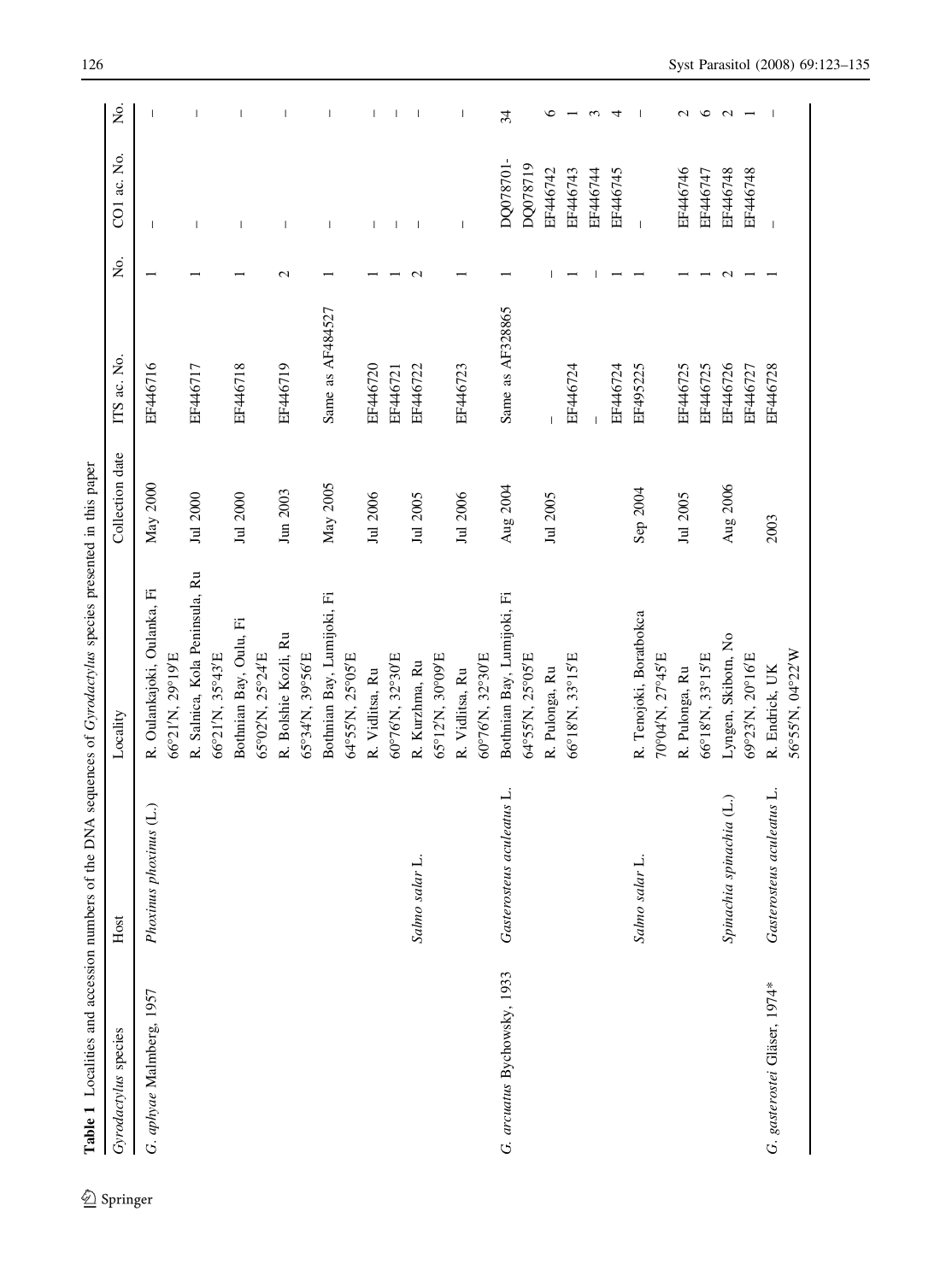| Gyrodactylus species                      | Host                 | Locality                                        | Collection date | ITS ac. No.          | Χo.             | CO1 ac. No.                    | Χo.              |
|-------------------------------------------|----------------------|-------------------------------------------------|-----------------|----------------------|-----------------|--------------------------------|------------------|
| G. lotae Gusev, 1953                      | Lota lota (L.)       | L. Konchozero, Ru,<br>62°07'N, 34°00'E          | Jul 2005        | EF446730             | 4               | $\mathbf{I}$                   |                  |
|                                           | Salmo trutta L.      | 61°28'N, 31°39'E<br>R. Satulinoja, Ru           | Jul 2006        | EF446732<br>EF446731 |                 | $\mathbf{I}$<br>$\overline{1}$ |                  |
| G. lucii Kulakovskaya, 1952               | Esox lucius L.       | R. Jaziewianka, Jaziewo, Pl<br>53°40'N, 22°54'E | Aug 2004        | DQ993187             |                 | $\overline{\phantom{a}}$       |                  |
|                                           |                      | R. Jaziewianka, Dębowo, Pl<br>53°36'N, 22°56'E  | Jun 2005        | EF446733             | $\mathbf{\sim}$ | EF446749                       | $\mathbf{\sim}$  |
|                                           |                      | R. Chirko-Kem', Ru<br>64°12'N, 32°23'E          | Jul 2005        | EF446734             | N               | EF446750                       | N                |
|                                           |                      | R. Merenoja, Oulanka, Fi<br>66°21'N, 29°21'E    | Aug 2005        | EF446735             | $\mathcal{L}$   | EF446751                       | $\mathbf{\sim}$  |
|                                           |                      | R. Kiekeröjoki, Fi<br>66°24'N, 29°14'E          | Aug 2005        | EF446736             | $\mathcal{L}$   | EF446752                       | $\mathrel{\sim}$ |
|                                           |                      | 66°01'N, 28°28'E<br>L. Kuorinki, Fi             | Oct 2005        | EF446737             | N               | EF446753                       | N                |
|                                           |                      | L. Kuohkimajärvi<br>69°03'N, 20°33'E            | Sep 2004        | EF113105             | 5               | $\overline{1}$                 |                  |
|                                           | Rutilus rutilus (L.) | 61°20'N, 32°09'E<br>R. Einojoki, Ru             | Jul 2006        | EF446738             | $\mathbf{\sim}$ | EF446754                       | N                |
|                                           |                      | R. Hiitolanjoki, Ru<br>61°10'N, 29°51'          | Jul 2006        | EF446739<br>EF446740 |                 | EF446756<br>EF446755           | C                |
|                                           | Salmo salar L.       | 65°12'N, 30°09'E<br>R. Kurzhma, Ru              | Jul 2005        | EF446741             |                 | EF446757                       |                  |
| G. papernai Ergens & Bychowsky, 1967      | Salmo salar L.       | 60°76'N, 32°30'E<br>R. Vidlitsa, Ru             | Jul 2006        | EF446729             | $\mathbf 2$     | $\overline{\phantom{a}}$       |                  |
| * Sample kindly provided by Hannu Mäkinen |                      |                                                 |                 |                      |                 |                                |                  |

Table 1 continued Table continued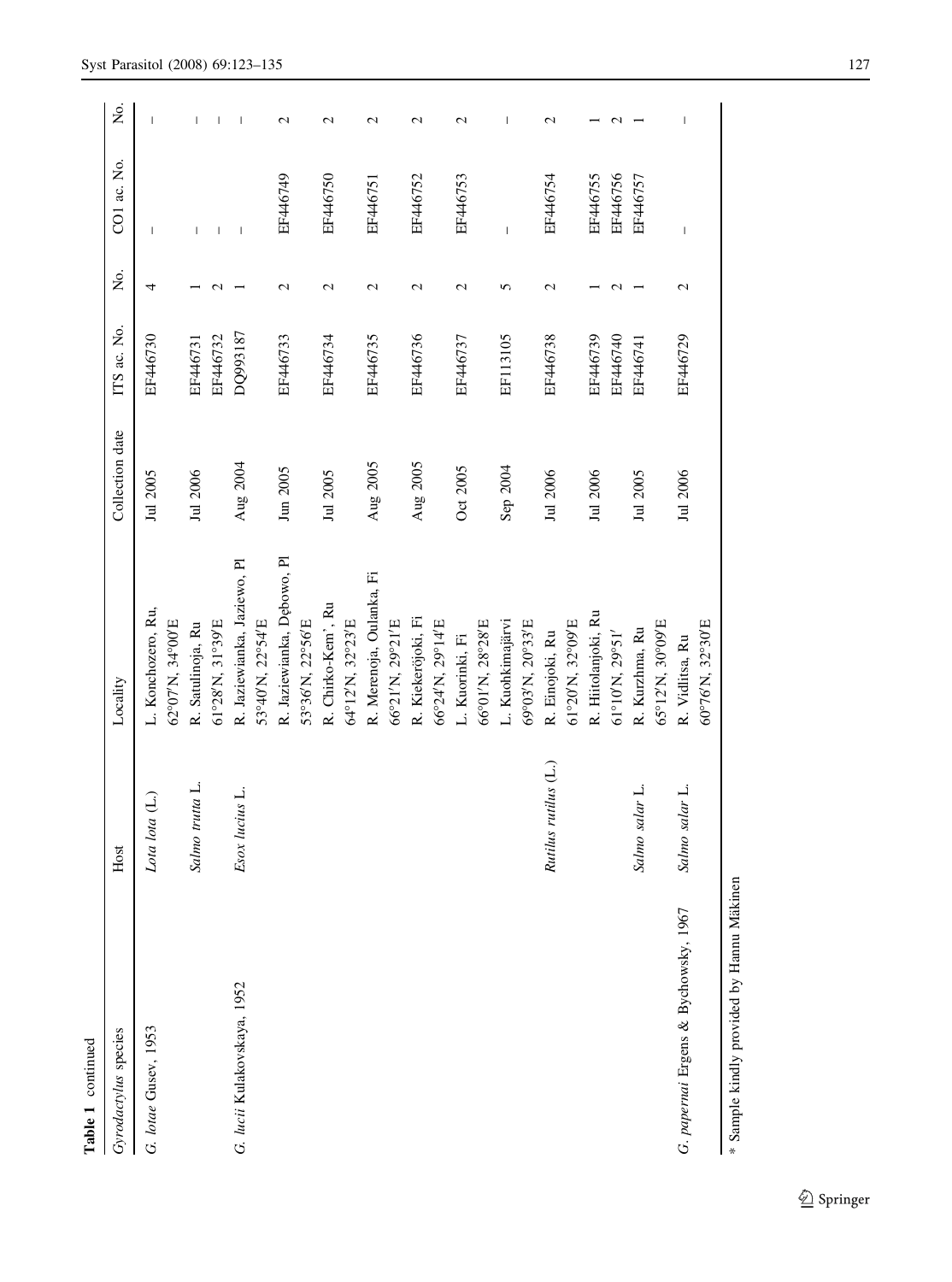<span id="page-5-0"></span>relevant species, and a short commentary on the significance of the observations.

Gyrodactylus aphyae on salmon in basins of Lakes Kuito and Ladoga

In the River Kurzhma (Lake Kuito, Karelian Republic, Russia), 38 juveniles of salmon were collected in 2005. In this locality, the bycatch consisted of bullhead Cottus gobio L., grayling Thymallus thymallus (L.) (one small individual without Gyrodactylus), and Eurasian minnow Phoxinus phoxinus (L.). The River Kurzhma salmon were sampled by us for the first time in 1999, but at this time and during the next visit in 2001 the fish were examined for Gyrodactylus only superficially. There was no a priori expectation of a Gyrodactylus infection in Lake Kuito, but G. salaris was observed in the River Pista (also draining into Lake Kuito) in 2001 (Meinila¨ et al., [2004](#page-11-0); Ziętara et al., [2006](#page-12-0)). In 2005, Gyrodactylus spp. were found on six juvenile salmon. Four fish harboured only a single Gyrodactylus specimen, one fish had two parasites and one had eight. The parasites on four fish were identified as G. salaris (accession number of ITS rDNA EF117880; mtDNA DQ517533), as reported by Ziętara et al. [\(2006](#page-12-0)). One salmon parr in the Kurzhma carried two specimens of G. aphyae, normally a parasite of the Eurasian minnow *P. phoxinus*.

In the River Vidlitsa (Lake Ladoga, Karelian Republic, Russia), 44 juvenile lake salmon were collected. The bycatch consisted of chub Alburnoides bipunctatus (Bloch), stone loach Barbatula barbatula, bullhead Cottus gobio L. and Eurasian minnow P. phoxinus. No G. salaris was observed, but two accidental parasite species were found, including G. aphyae. The G. aphyae specimens on salmon were identified both morphologically and by sequencing the ITS region. In Fig. 1, the G. aphyae parasites found on Kurzhma and Vidlitsa salmon are embedded in the ITS phylogeny of representative sequences of parasites on their normal host and, as an outgroup, the very closely related G. gasterostei Gläser, 1974. The salmon parasites were in both cases identical with the nearest sequenced neighbours on the normal host, P. phoxinus, and therefore judged to be temporary visitors.

Interestingly, the ITS sequences of G. aphyae from the River Vidlitsa in the Baltic Basin and from several localities in the White Sea basin differed by only two nucleotides, (0.08% estimated by Kimura's two parameter distance  $\times$  100, see Fig. 1). The two identical sequences from the Bothnian Bay population on Phoxinus differed from the Vidlitsa sequences



Fig. 1 Phylogenetic comparison of the ITS sequence of *Gyrodactylus aphyae* collected on salmon Salmo salar with G. aphyae from Eurasian minnow *Phoxinus phoxinus* in the White Sea and Baltic basins. The species name is not given in the tree, only locality and the unusual host. As an outgroup, we use the closely related G. gasterostei (from Gasterosteus aculaetus) in Belgium and the UK. Kimura's two parameter distance and Neighbor Joining tree, with bootstrap percentages on the nodes (MEGA3, Kumar et al., [2004](#page-11-0))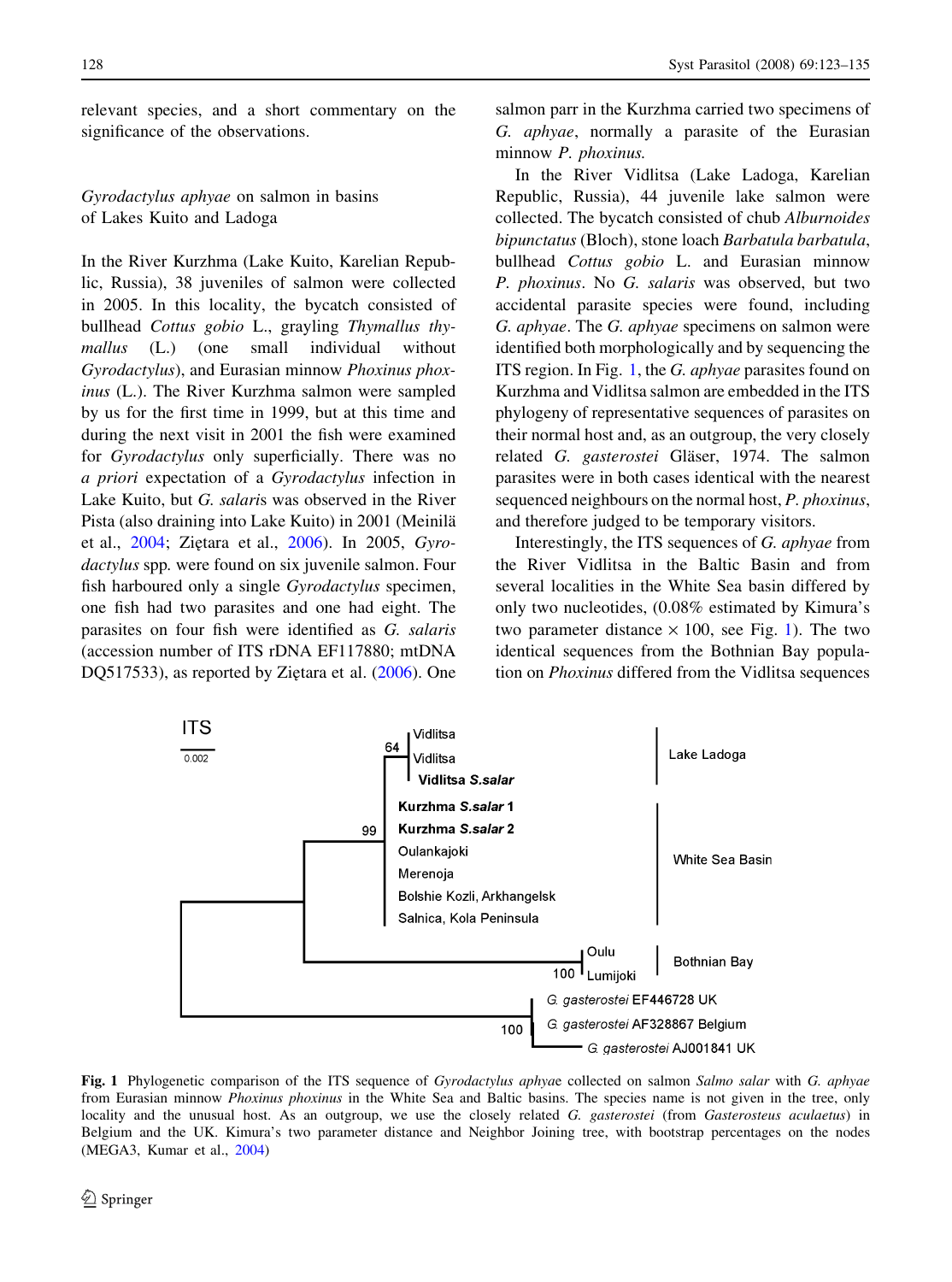<span id="page-6-0"></span>by 1.3%, which was relatively large when compared to the distance of 2.6% between the Bothnian Bay G. aphyae and its nearest known relative, G. gasterostei, a parasite on the three-spined stickeback Gasterosteus aculeatus L., reported from the UK (Cable et al., [1999\)](#page-11-0) and Belgium (Zietara et al., [2002](#page-11-0)).

Gyrodactylus lucii on salmon from the River Kurzhma, Lake Kuito

In Fig. 2 the ITS of G. lucii from salmon in the River Kurzhma (bycatch reported above) was compared with pike parasites from the Rivers Oulanka,



Fig. 2 The phylogenetic hypotheses for *Gyrodactylus lucii* based on its ITS and mtDNA, depicting the position of parasites found on Salmo salar in the River Kurzhma among other isolates of this species, some of them from roach Rutilus rutilus and most from the normal host *Esox lucius*. In the ITS tree, the salmon parasite was intermediate (heterozygous Y in site 132) between the Baltic (T) and White Sea basin (C) types. The mitochondrial tree is rooted with the sequence of G. salaris from the Kurzhma (Zietara et al., [2006](#page-12-0))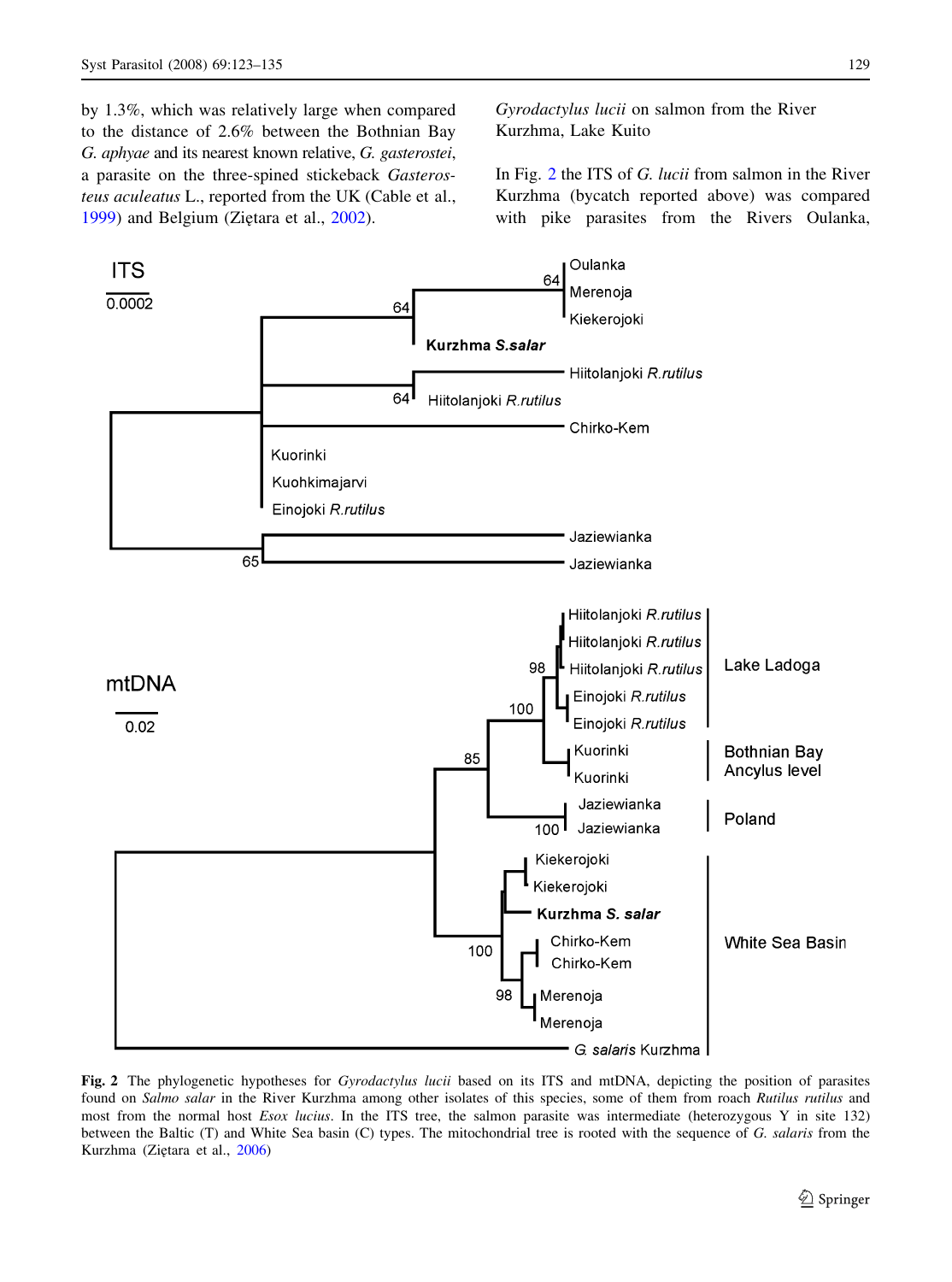<span id="page-7-0"></span>Merenoja, Kiekeröjoki and Chirko-Kem' from the White Sea basin plus Lakes Kuohkimajärvi and Kuorinki in Finland and the River Jaziewianka in Poland from the Baltic Basin. Sequences of G. lucii were also obtained from several parasites on roach Rutilus rutilus (L.) from Lake Ladoga (Baltic Basin) in the Rivers Einojoki and Hiitolanjoki. The differences between the different clones were very small, and the ITS contained only six variable sites. However, it is known that even a few nucleotide substitutions either homozygous or heterozygous can be a very definitive indication of the divergent phylogenetic history of Gyrodactylus populations (see e.g. Lindenstrøm et al., [2003,](#page-11-0) for the significance of three nucleotide difference in the ITS of G. salaris).

For G. lucii, we also sequenced a 1,598 bp segment of the mtDNA, which is presented in the lower panel in Fig. [2](#page-6-0). The comparison of ITS data with the mitchondrial phylogeny leads to interesting conclusions. The mitochondrial phylogenetic hypothesis clearly separates two clades of G. lucii, one in the Baltic (including Poland) and the other in the White Sea basin. The mean genetic distance between the two mtDNA clades was  $6.7\%$  (K2P  $\times$  100), which is more than twice the distance between G. salaris phylogroups on grayling Thymallus thymallus (L.) and salmon in the two sea basins (Meinilä et al., [2004\)](#page-11-0), and also twice the maximum distance of G. arcuatus phylogroups in the Baltic and White Sea basins presented in this paper (Fig. 3).

G. lucii on the salmon in the Kurzhma was a hybrid between the widely distributed Baltic clade and White Sea clade haplotypes from northern pike. The samples from the Baltic basin extend from the extreme point of Lake Kuohkimajärvi at the bifurcation of the Atlantic and Baltic watersheds on the border junction of Norway, Sweden and Finland, to the River Einojoki which drains to Lake Ladoga in the Karelian Republic. These populations all had an identical ITS. The White Sea type of G. lucii ITS was found upstream in the Koutajoki River system (Oulanka, Merenoja and Kiekeröjoki). These Baltic and White Sea ITS types differed by only one nucleotide at site 132 of ITS1, which was either C or T, but, in the parasite on Kurzhma salmon, a heterozygous Y. This observation supports the hypothesis that the secondary contact zone of the Baltic and White Sea basin at the latitude of  $65^{\circ}$ N is 'leaky' due to postglacial upwater sluicing, which turned some of the originally Baltic waters to the east. Another, equally possible, explanation may be the fish and parasite trafficking on the Finnish side of the border, where the watershed is located.



Fig. 3 Mitochondrial phylogenetic hypothesis of selected strains of Gyrodactylus arcuatus. The locality and host fish are indicated, as are the number of specimens of each haplotype. The three Baltic clades A, B and C represent 19 haplotypes found in 34 parasites collected from seven adult three-spined sticklebacks Gasterosteus aculeatus in one locality in the Bothnian Bay in Lumijoki Varjakka, near Oulu, Finland. The parasites sampled from the River Pulonga, either on salmon or three-spined stickleback, were divided into two well-supported mtDNA clades, which were randomly mixed among the two host species and also among stickleback individuals. The specimens obtained from the fifteen-spined stickleback Spinachia spinachia from Lyngen Fjord, Barents Sea, Norway showed that the mtDNA clades were not strictly local or host-specific. The tree is based on 777 bp long alignment, Kimura's two parameter distance, NJ and bootstrapping 500 times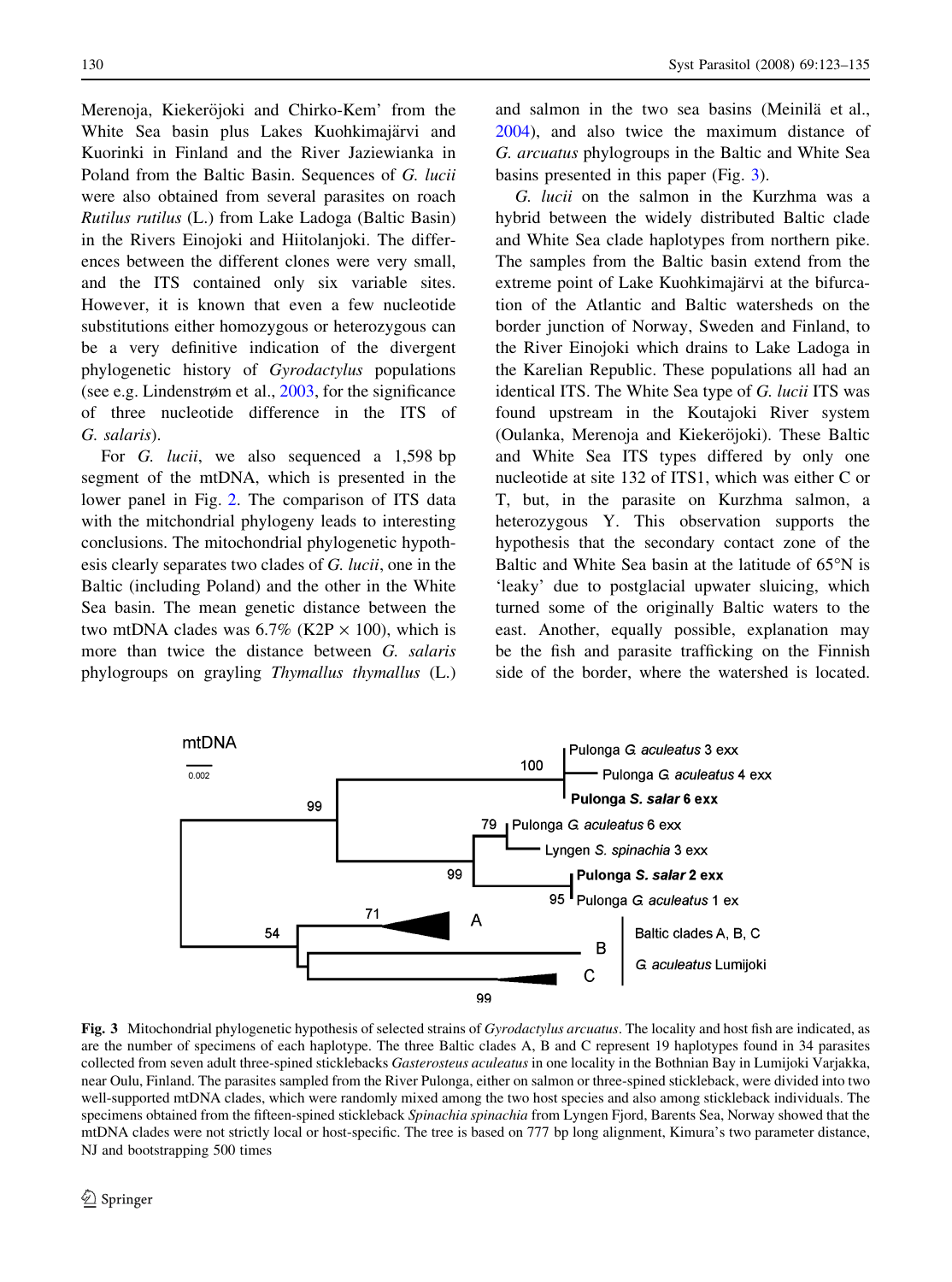Previously, it has been suggested that the mitochondrial haplotype of G. salaris clones in Lake Kuito had an origin in Finnish rainbow trout Oncorhynchus mykiss (Walbaum) farms (Ziętara et al., [2006](#page-12-0)).

Gyrodactylus arcuatus on anadromous salmon in the River Pulonga, White Sea

In the River Pulonga (Karelian Republic, Russia), 62 juveniles of anadromous White Sea salmon Salmo salar were collected. The bycatch consisted of threespined stickleback Gasterosteus aculeatus, burbot Lota lota, nine-spined stickleback Pungitius pungitius (L.) and flounder Platichthys flesus (L.). Three salmon in the Pulonga were infected by Gyrodactylus, one fish by seven specimens and the other two by two specimens each. Because the Pulonga is in Chupa Bay, almost opposite to the River Keret', which is infected with introduced G. salaris, the first impression in the field was that the infection was G. salaris. However, the parasites were subsequently identified as G. arcuatus. In the Pulonga rapid, and in the stomachs of the juvenile salmon, there were many small first-summer sticklebacks from which the salmon infections were derived. We analysed 777 bp long fragments of the mitochondrial CO1 gene of the parasites and compared them to previously known sequences of G. arcuatus from the Baltic Basin. The mtDNA haplotypes found on salmon in the Pulonga were not identical to the Baltic reference sequences (Fig. [3](#page-7-0)). Therefore, we sequenced the CO1 of G. arcuatus, also from the small juvenile sticklebacks in the same rapid as the salmon juveniles, and thus confirmed that G. arcuatus was shared by the prey and the predator. It is noteworthy that the parasites had most probably multiplied on salmon, forming small colonies, because the parasites on each fish were of the same mtDNA clone, out of four types available on local sticklebacks (Fig. [3\)](#page-7-0).

Comparison of the G. arcuatus sequence data obtained from seven adult three-spined sticklebacks in the Baltic Sea basin show that the two mtDNA clades in the Pulonga were clearly divergent from the three Baltic clades (99% bootstrap support). The ITS sequences of the Baltic and White Sea G. arcuatus were very similar, and they were also identical with more exotic specimens reported by Huyse et al. [\(2006](#page-11-0)), i.e. G. arcuatus on 'ghiozzetto di laguna' Knipowitschia panizzae (Verga) at Venice, Italy, on the nine-spined stickleback Pungitius pungitius at Bergen, Norway and Edesö, Sweden, on the twospotted goby Gobiusculus flavescens (Fabricius) at Trondheim, Norway, and on the fifteen-spined stickleback Spinachia spinachia (L.) at Skibotn, Lyngen Fjord, Norway, which was also added to the mtDNA tree in Fig. [3.](#page-7-0)

In the Baltic Sea, the three clades, A, B and C in the mtDNA tree in Fig. [3,](#page-7-0) differed by a maximum 2.1%, and the two clades in White Sea by 1.7%. The distance between Baltic Clade B and the White Sea clades was 2.9%, i.e. less than between the corresponding clades of the freshwater parasite G. lucii presented above.

G. arcuatus has previously been confirmed once on salmon in the River Tenojoki (Tana) by sequencing the ITS (EF495225).

# Gyrodactylus papernai on salmon in the Ladoga Basin

One salmon parr in the River Vidlitsa, Lake Ladoga (bycatch reported above) harboured two parasites belonging to a species group normally found on stone loach Barbatula barbatula. The ITS tree including them (Fig. [4\)](#page-9-0) also contains four different sequences, all from B. barbatula, deposited in the GenBank with species names G. *jiroveci* Ergens & Bychowsky, 1967, G. papernai Ergens & Bychowsky, 1967 and G. pseudonemachili Ergens & Bychowsky, 1967. One of them (River Kiiminkijoki, Finland, Baltic basin) was nearly identical with the Ladoga sequences. Three other sequences were from the River Vlara, Danube Basin, Czech Republic (AJ567674, Matějusová et al., [2003](#page-11-0); AJ40877 + AJ407925, Matějusová et al., [2001;](#page-11-0) and AM502860, Přikrylová et al., [2007](#page-11-0)).

The Kimura two parameter distances  $(\times 100)$ between the three Czech species were 4.7–7.7%, calculated on the basis of 997 bp of the fully alignable segments of the ITS1 and ITS2. The genetic distance between the Baltic parasites on stone loach in the Kiiminkijoki and on salmon in the Vidlitsa was 0.1%, and they differed from G. papernai from the Czech Republic by only 0.6–0.7%. Therefore, we decided that the parasites in the Vidlitsa and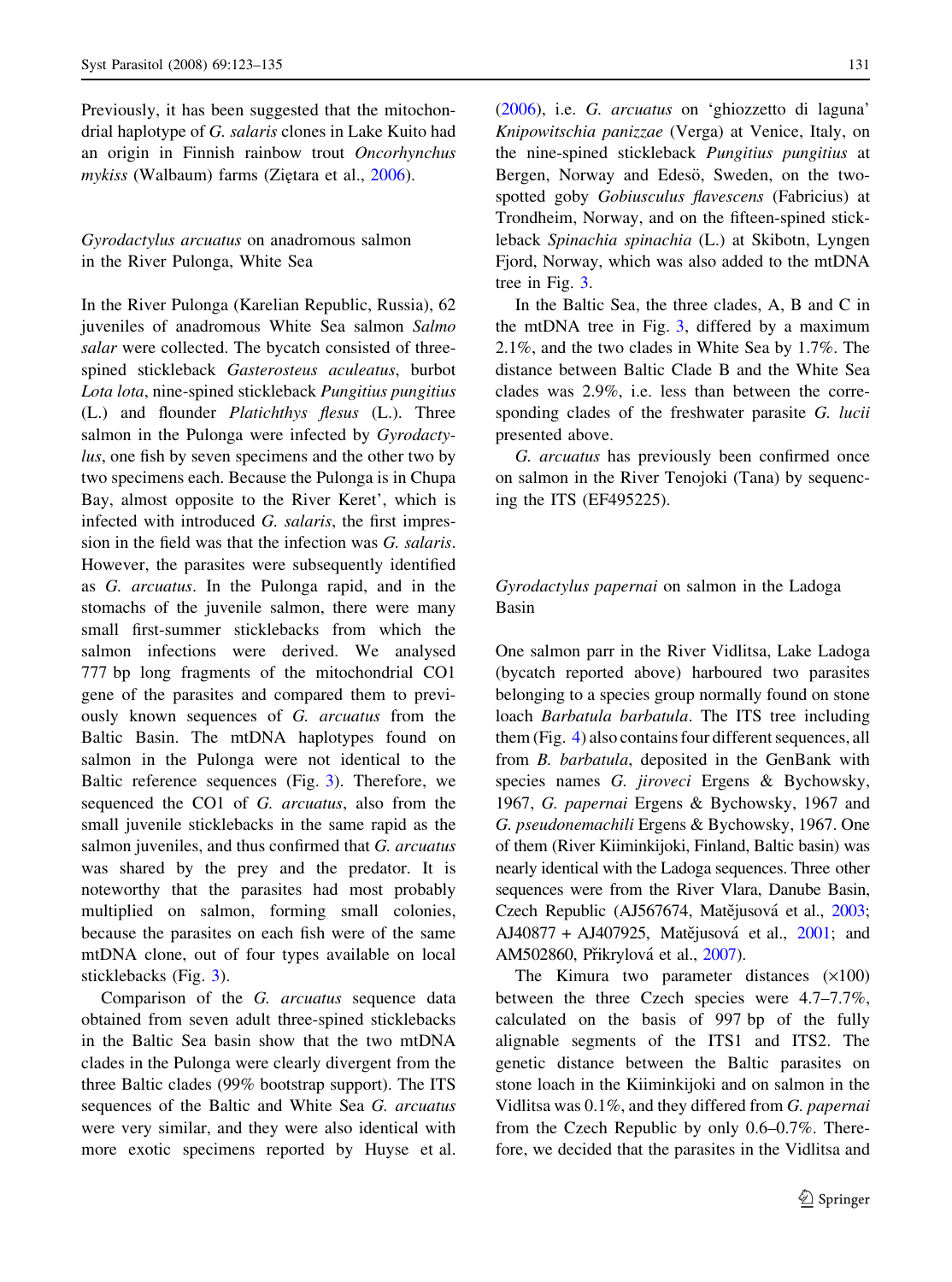<span id="page-9-0"></span>

Fig. 4 An ITS phylogenetic tree of Gyrodactylus papernai found on salmon (Salmo salar) fron the River Vidlitsa compared with other parasites on stone loach Barbatula barbatula, which are deposited in GenBank. Neighbor joining tree, K2P distance, and the complete deletion option was chosen because the 5.8S rDNA is missing in G. papernai (AJ407877 + AJ407925)

Kiiminki belong to the species G. papernai. The sequence AF484533 was originally deposited in GenBank as G. jiroveci, but the identification was considered as problematical in a taxonomic note (Ziętara & Lumme, [2002](#page-11-0)).

The taxonomy of three of the parasites on stone loach was solved by this decision, but the ITS of the species *G. pavlovskyi* Ergens & Bychowsky, 1967 is still missing (Přikrylová et al., [2007\)](#page-11-0). Until the latter species is redescribed with its ITS sequence from the North Sea basin in Czech Republic, where it was originally described, the question whether the specimens from Kiiminkijoki and Vidlitsa really are G. papernai or G. pavlovskyi remains open.

Gyrodactylus lotae on brown trout in the Ladoga Basin

In the River Satulinoja (Lake Ladoga, Karelian Republic, Russia), 24 juvenile brown trout Salmo trutta were collected together with a bycatch which consisted of northern pike Esox lucius L., ruffe Gymnocephalus cernuus (L.), burbot Lota lota and lampreys Lampetra sp. Three Gyrodactylus lotae specimens were found on a single brown trout. The ITS sequences were compared with samples collected from burbot from Lake Konchozero (Onega, i.e. the Baltic basin) and the River Oulanka (the White Sea basin) (Fig. 5). No genetic difference was observed in G. lotae between the White Sea and Baltic Sea basins. From G. lotae, another species G. alexgusevi Ziętara  $&$  Lumme,  $2003$  was separated recently. In the original species description, samples of G. alexgusevi were collected from the Baltic Sea basin, and the sequenced specimens of G. lotae originated from the White Sea basin (and from the River Morava, Czech Republic; Matějusová et al., [2001\)](#page-11-0). Morphological inspection of the specimen in Malmberg's collection in Stockholm suggested that both species were present in the Baltic Basin. The three parasites on brown trout in the Satulinoja thus confirm that G. lotae occurs in the Baltic basin, although they were found on a transient host.

### Discussion

The host-specificity of *Gyrodactylus* spp. is frequently tested in laboratory experiments (Bakke et al., [2002,](#page-11-0) [2007](#page-11-0); Lindenstrøm et al., [2003](#page-11-0); King  $& Cable, 2007$  $& Cable, 2007$ . Among the faunistic field reports,



Fig. 5 The Gyrodactylus lotae ITS tree, confirming that the three parasites found on brown trout Salmo trutta were G. lotae, and not G. alexgusevi, which is morphologically very similar. The tree is based on the ITS1 and 5.8S rDNA, because the ITS2 was not available for the Moravian isolate. The outgroup G. branchicus is a parasite of Gasterosteus aculeatus from the Bothnian Bay, Finland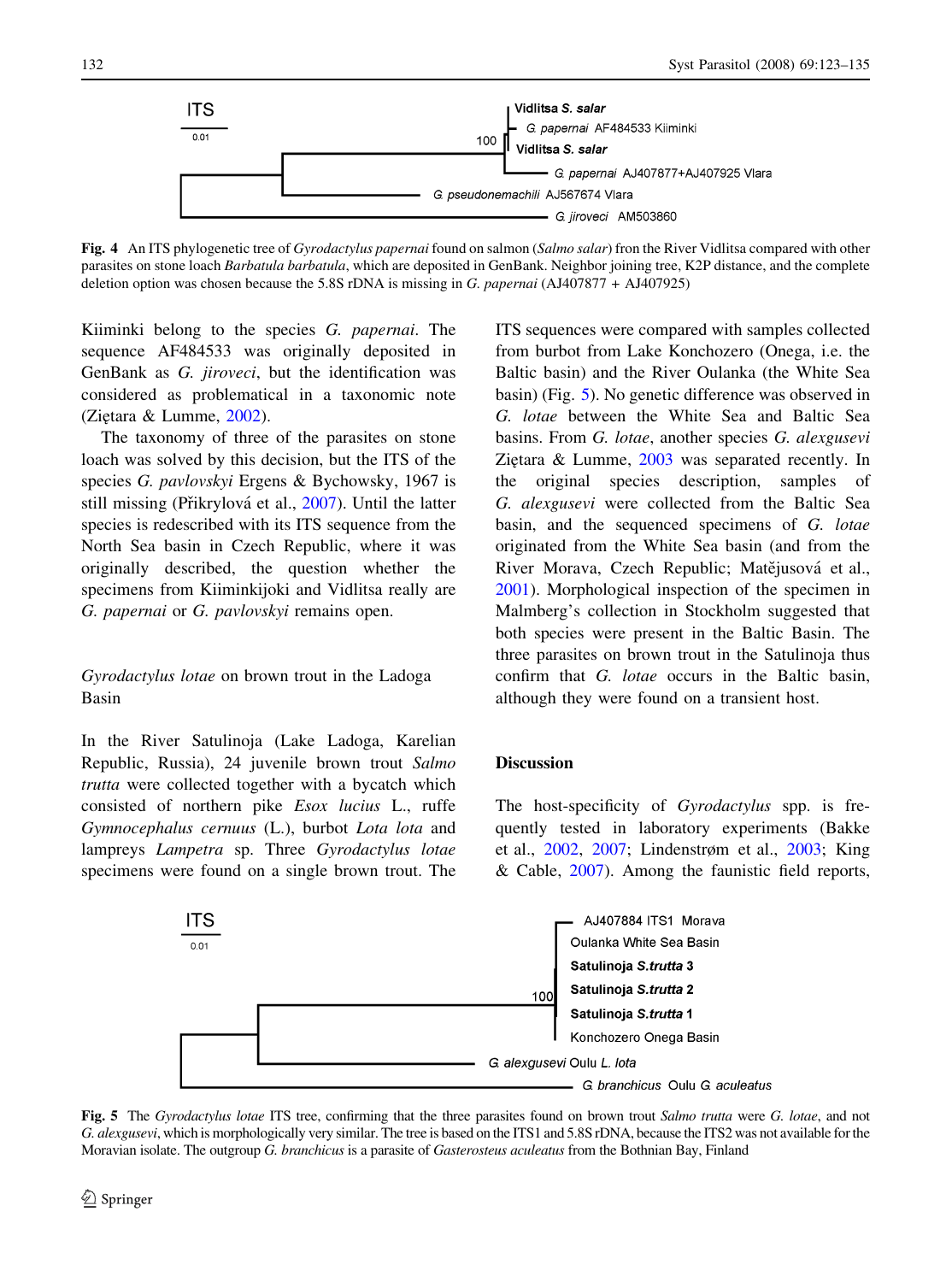there are hundreds of records of Gyrodactylus on unusual hosts, and some Gyrodactylus species have been historically characterised as generalists. However, many of these reports should probably be rejected by modern standards. Occasional hostswitching in aquaria or in a bucket containing several host species is not ecologically relevant. An inadequate species identification may also lead to reports of liberal generalists (such as the first species described, G. elegans Nordman, 1832, as explained by Harris et al., [2004](#page-11-0)). In this study, we tried to maintain the highest possible standards, by isolating the host fish species immediately from the bycatch and by identifying the specimens by molecular sequencing. The results show that the *Gyrodactylus* species in waters suitable for salmonids are indeed strict specialists, that transfers to atypical hosts are extremely rare and that, most probably, the latter do not lead to any successful colonisations. Thus, conditions for host-switching in the evolutionary sense need to be something very specific.

In this connection, the rich Gyrodactylus fauna observed on the introduced salmonid Oncorhynchus mykiss, the rainbow trout, deserves specific attention. GyroDb listed (June 2007) 12 species on rainbow trout, and recent reports under the names G. derjavini – G. derjavinoides (see Malmberg et al., [2007](#page-11-0)) and G. brachymystacis Ergens, 1978 (see You et al., [2006\)](#page-11-0) were not yet registered. In a PCR-RFLP study on Polish fish farms, six different Gyrodactylus strains were observed (Rokicka et al., [2007\)](#page-11-0). It seems obvious that this non-native salmonid offers a nonresistant 'training ground' for the local parasites, which have no success among the native fish fauna.

The Gyrodactylus species reported to specifically infect salmon or trout in Europe all belong to the 'wageneri species group' of the subgenus Limnonephrotus Malmberg, [1970](#page-11-0). This species group is characterised by frequent (in evolutionary time) hostswitches, apparently leading to speciation (Zietara  $\&$ Lumme, [2002\)](#page-11-0). It was demonstrated recently that switching of G. salaris from rainbow trout to salmon in Lake Kuito coincided with a genetic reorganisation (Ziętara et al.,  $2006$ ). Thus, switching may be rare, and it is not possible to predict when it happens.

Two of the accidental parasites observed here on salmonids are members of the 'wageneri group'. G. lucii has not previously been reported on salmon. The nearest relative of G. *lucii* is the brown trout

parasite G. derjavinoides (previously misidentified as G. derjavini) (see Malmberg et al., [2007\)](#page-11-0). A close relative of the minnow parasite G. aphyae is G. gasterostei, a parasite of three-spine sticklebacks (Fig. [1](#page-5-0)). Thus, the 'capacity' for switching exists in these evolutionary lineages. However, these species have always lived side-by-side with native salmonids without switching.

The species of the 'nemachili group' on stone loach Barbatula barbatula also belong to subgenus Limnonephrotus, but although this clade has speciated (Fig. [4\)](#page-9-0) on its normal host, B. barbatula, no close relatives are found on other fish species. The species of the 'nemachili group' have never previously been reported on salmon or trout.

G. lotae is a freshwater member of subgenus Paranephrotus Malmberg, [1970](#page-11-0), which contains mainly marine forms, and it is an example of a conservative host-specific parasite. The clade has followed the gadid Lota lota to freshwaters tens of millions of years ago and has speciated, at least to the extent of G. *lotae* and G. *alexgusevi*, on the same host.

The list of Gyrodactylus species reported as 'visitors' on salmon is already long: G. arcuatus, G. phoxini Malmberg, 1957, G. lenoki Gusev, 1953, G. aphyae, G. truttae Gläser, 1974, G. salmonis Yin & Sproston, 1948, G. derjavinoides, G. caledoniensis Shinn, Sommerville & Gibson, 1995 and G. teuchis (Gyrodactylus database, GyroDb, at [http://www.](http://www.gyrodb.net/) [gyrodb.net/\)](http://www.gyrodb.net/). Here we have confirmed using molecules two of the listed species (G. arcuatus and G. aphyae) and added two others (G. lucii and G. papernai).

The GyroDb list of Gyrodactylus parasites on brown trout consists of G. salaris, G. macronychus Malmberg, 1957, G. truttae, G. salmonis, G. colemanensis Mitzelle & Kritsky, 1967, G. derjavini Mikailov, 1975, G. derjavinoides, G. caledoniensis and G. teuchis. An undescribed species from Arctic bullhead Cottus poecilopus Heckel (G. cf. hrabei of Malmberg ([1973\)](#page-11-0); see Hansen et al., [2003](#page-11-0)) has also been reported. In this study, we did not find any of the above parasite species, not even those specific to brown trout. In the summer of 2006, we examined 426 trout in the Lake Ladoga basin, and G. lotae was the only Gyrodactylus species found, thus adding one name to the list of temporary trout parasites.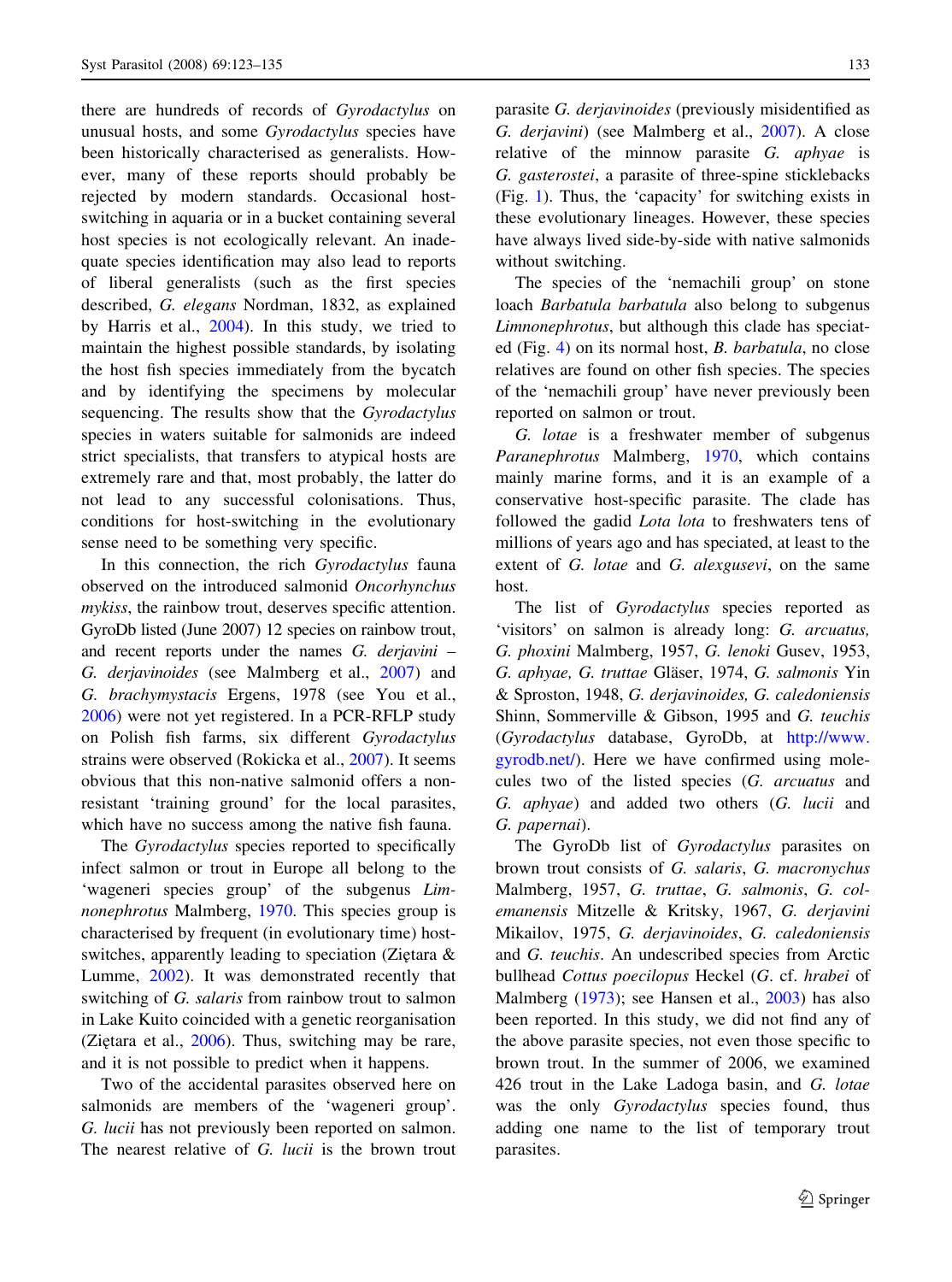<span id="page-11-0"></span>Acknowledgements The expeditions and the laboratory work were supported by the Finnish Academy, Ministry of Agriculture and Forestry in Finland, Karelian Research Institute, Russian Academy of Sciences and University of Oulu. Our friend Dimitry Stepanov was a permanent member of the expedition team. Anti Vasemägi, Anni Tonteri, Paula Lehtonen, Ville Aukee and Jörg Schneider also participated in expeditions.

## References

- Bakke, T. A., Harris, P. D., & Cable, J. (2002). Host specificity dynamics: observations on gyrodactylid monogeneans. International Journal for Parasitology, 32, 281–308.
- Bakke, T. A., Cable, J., & Harris, P. D. (2007). The biology of gyrodactylid monogeneans: the ''russian-doll killers''. Advances in Parasitology, 64, 161–376.
- Cable, J., Harris, P. D., Tinsley, R. C., & Lazarus, C. M. (1999). Phylogenetic analysis of Gyrodactylus spp. (Platyhelmithes: Monogenea) using rDNA sequences. Canadian Journal of Zoology, 77, 1439–1449.
- Cunningham, C. O., Mo, T. A., Collins, C. M., Buchmann, K., Thiery, R., Blanc, G., & Lautraite, A. (2001). Redescription of *Gyrodactylus teuchis* Lautraite, Blanc, Thiery, Daniel & Vigneulle,1999 (Monogenea: Gyrodactylidae), a species identified by ribosomal RNA sequence. Systematic Parasitology, 48, 141–150.
- Hansen, H., Bachmann, L., & Bakke, T. A. (2003). Mitochondrial DNA variation of Gyrodactylus spp. (Monogenea, Gyrodactylidae) populations infecting Atlantic salmon, grayling, and rainbow trout in Norway and Sweden. International Journal for Parasitology, 33, 1471–1478.
- Harris, P. D., Shinn, A. P., Cable, J., & Bakke, T. A. (2004). Nominal species of the genus Gyrodactylus von Nordmann 1832 (Monogenea: Gyrodactylidae), with a list of principal host species. Systematic Parasitology, 59, 1–27.
- Huyse, T., & Volckaert, F. A. (2002). Identification of a hostassociated species complex using molecular and morphometric analyses, with the description of Gyrodactylus rugiensoides n. sp. (Gyrodactylidae, Monogenea). International Journal for Parasitology, 32, 907–911.
- Huyse, T., Malmberg, G., & Volckaert, F. A. (2004). Four new species of Gyrodactylus von Nordmann, 1832 (Monogenea, Gyrodactylidae) on gobiid fishes: combined DNA and morphological analyses. Systematic Parasitology, 59, 103–120.
- Huyse, T., Pampoulie, C., Audenaert, V., & Volckaert, F. A. M. (2006). First report of Gyrodactylus spp. (Platyhelminthes: Monogenea) in the western Mediterranean Sea: molecular and morphological descriptions. Journal of Parasitology, 92, 682–690.
- King, T. A., & Cable, J. (2007). Experimental infections of the monogenean Gyrodactylus turnbulli indicate that it is not a strict specialist. International Journal for Parasitology, 37, 663–672.
- Kudersky, L. A., Ieshko, E., & Schulman, B. (2003). Distribution and range formation history of the monogenean Gyrodactylus salaris Malmberg, 1957 – a parasite of

juvenile Atlanic salmon Salmo salar Linnaeus, 1758. In A. Je. Veselov, E. P. Ieshko, N. N. Nemova, O. P. Sterligova, & Yu. A. Shustov (Eds.), Atlantic salmon biology, conservation and restoration (pp. 77–83). Petrozavodsk: Karelian Research Centre of RAS.

- Kumar, S., Tamura, K., & Nei, M. (2004). MEGA3: Integrated software for molecular evolutionary genetics analysis and sequence alignment. *Briefings in Bioinformatics*, 5, 50–163.
- Lindenstrøm, T., Collins, C. M., Bresciani, J., Cunningham, C. O., & Buchmann, K. (2003). Characterization of a Gyrodactylus salaris variant: infection biology, morphology and molecular genetics. Parasitology, 127, 165–177.
- Malmberg, G. (1970). The excretory systems and the marginal hooks as a basis for the systematics of Gyrodactylus (Trematoda, Monogenea). Arkiv för Zoologi, 23, 1-235.
- Malmberg, G. (1973). On a Gyrodactylus species from northern Sweden and the subgeneric position of G. hrabei Ergens, 1957 (Trematoda, Monogenea). Zoologica Scripta, 2, 39–42.
- Malmberg, G., Collins, C. M., Cunningham, C. O., & Jalali, B. J. (2007). Gyrodactylus derjavinoides sp. nov. (Monogenea. Platyhelminthes) on Salmo trutta trutta L. and G. derjavini Mikailov, 1975 on S. t. caspius Kessler, two different species of *Gyrodactylus* – combined morphological and molecular investigations. Acta Parasitologica, 52, 89–103.
- Matějusová, I., Gelnar, M., McBeath, A. J. A., Collins, C. M., & Cunningham, C. O. (2001). Molecular markers for gyrodactylids (Gyrodactylidae: Monogenea) from five fish families (Teleostei). International Journal for Parasitology, 31, 738–745.
- Matějusová, I., Gelnar, M., Verneau, O., Cunningham, C. O., & Littlewood, D. T. J. (2003). Molecular phylogenetic analysis of the genus Gyrodactylus (Platyhelminthes: Monogenea) inferred from rDNA ITS region: subgenera versus species groups. Parasitology, 127, 603–611.
- Meinilä, M., Kuusela, J., Zietara, M. S., & Lumme, J. (2004). Initial steps of speciation by geographic isolation and host switch in salmonid pathogen Gyrodactylus salaris (Monogenea: Gyrodactylidae). International Journal for Parasitology, 34, 515–526.
- Přikrylová, I., Matějusová. I., Jarkovský, J., & Gelnar, M. (2007). Morphometric comparison of three members of the Gyrodactylus nemachili-like species group (Monogenea: Gyrodactylidae) on Barbatula barbatula L. in the Czech Republic, with a reinstatement of G. papernai Ergens & Bychowsky, 1967. Systematic Parasitology, in press.
- Rokicka, M., Lumme, J., & Ziętara, M. S. (2007). Identification of Gyrodactylus ectoparasites in Polish salmonid farms by PCR-RFLP of the nuclear ITS segment of ribosomal DNA (Monogenea: Gyrodactylidae). Acta Parasitologica, 52, 185–195.
- You, P., Yuan, B., Yang, J., Easy, R., Dong, Z., & Cone, D. (2006). Pathogenic infections of Gyrodactylus brachymystacis (Monogenea) on Oncorhynchus mykiss (Walbaum) at a fish farm in the Qinling Mountain region of China. Journal of Fish Diseases, 29, 313–316.
- Ziętara, M. S., & Lumme, J. (2002). Speciation by host switch and adaptive radiation in a fish parasite genus